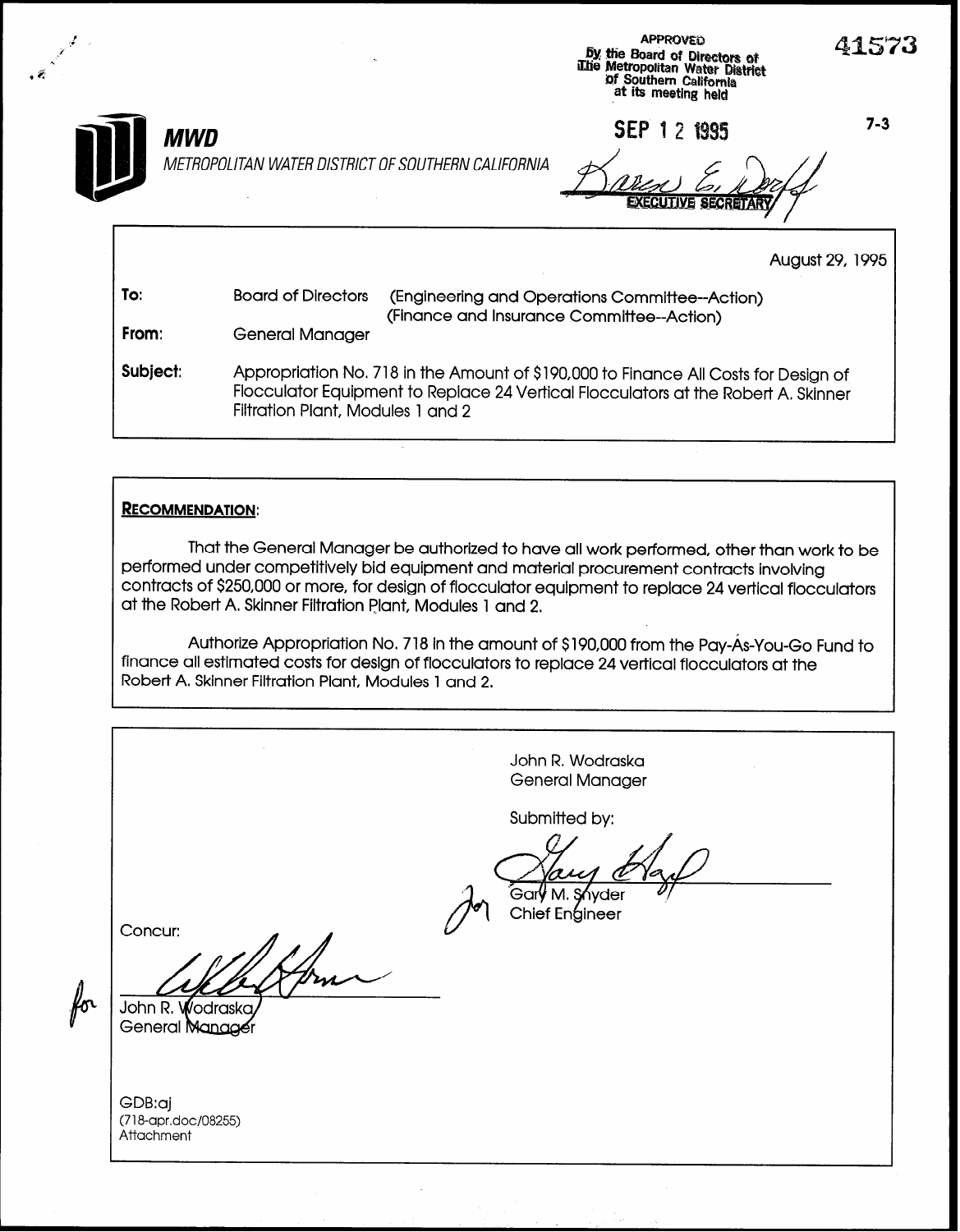| <b>CAPITAL FUNDING REQUEST</b>                                                                                                |                                                                     |  |                                           |                                                         |  |  |
|-------------------------------------------------------------------------------------------------------------------------------|---------------------------------------------------------------------|--|-------------------------------------------|---------------------------------------------------------|--|--|
| FLOCCULATOR REPLACEMENT FOR MODULES 1 AND 2 AT ROBERT A. SKINNER FILTRATION PLANT<br><b>PROJECT NAME:</b>                     |                                                                     |  |                                           |                                                         |  |  |
|                                                                                                                               | 718<br><b>FUNDING REQUEST NO.: NEW</b><br><b>APPROPRIATION NO.:</b> |  |                                           | \$190,000<br><b>AMOUNT:</b>                             |  |  |
| PAY-AS-YOU-GO FUND<br><b>SOURCE OF FUNDS:</b>                                                                                 |                                                                     |  |                                           |                                                         |  |  |
| FY 95/96<br><b>BUDGET:</b>                                                                                                    | NO <sub>II</sub><br>YES 図<br>$@$ \$260,300                          |  |                                           | <b>CAPITAL PROGRAM</b><br><b>PAGE NO. REFERENCE: 33</b> |  |  |
| <b>PROJECT JUSTIFICATION AND TYPE:</b><br>MEET WATER DEMANDS<br><b>MANDATED BY LAW</b><br>区<br><b>COST AVOIDANCE</b><br>OTHER | ASSET PROTECTION/RISK MGT.                                          |  | <b>NEW FACILITY</b><br><b>IMPROVEMENT</b> | ×<br><b>REPLACEMENT</b><br><b>EXPANSION</b>             |  |  |

## PROJECT DESCRIPTION:

The Robert A. Skinner Filtration Plant, Modules 1 and 2, were originally constructed with vertical flocculators. Each module is equipped with 12 vertical turbine flocculator units which were installed in 1973. Over the years replacement parts for these units have become very difficult to obtain. In addition, the existing 15 horsepower drive motors are not energy efficient. A study determined that modern equipment with half the horsepower of the current equipment could provide better flocculation at much lower costs. Replacement of these flocculators would provide savings in energy and maintenance costs.

It is proposed that Metropolitan complete the design and specification work required for replacing 24 flocculators at the Skinner filtration plant on Modules 1 and 2. Competitive bidding procedures would be used to obtain equipment and materials. Board approval would be obtained for award of an equipment contract and funding for installation of the equipment by Metropolitan. The total project cost is currently estimated to be \$1,610,000

Class: Three-Project not directly related to the delivery of water, but demonstrating economic savings outweighing program costs due to reduced labor and energy costs during operations and unscheduled maintenance.

.

/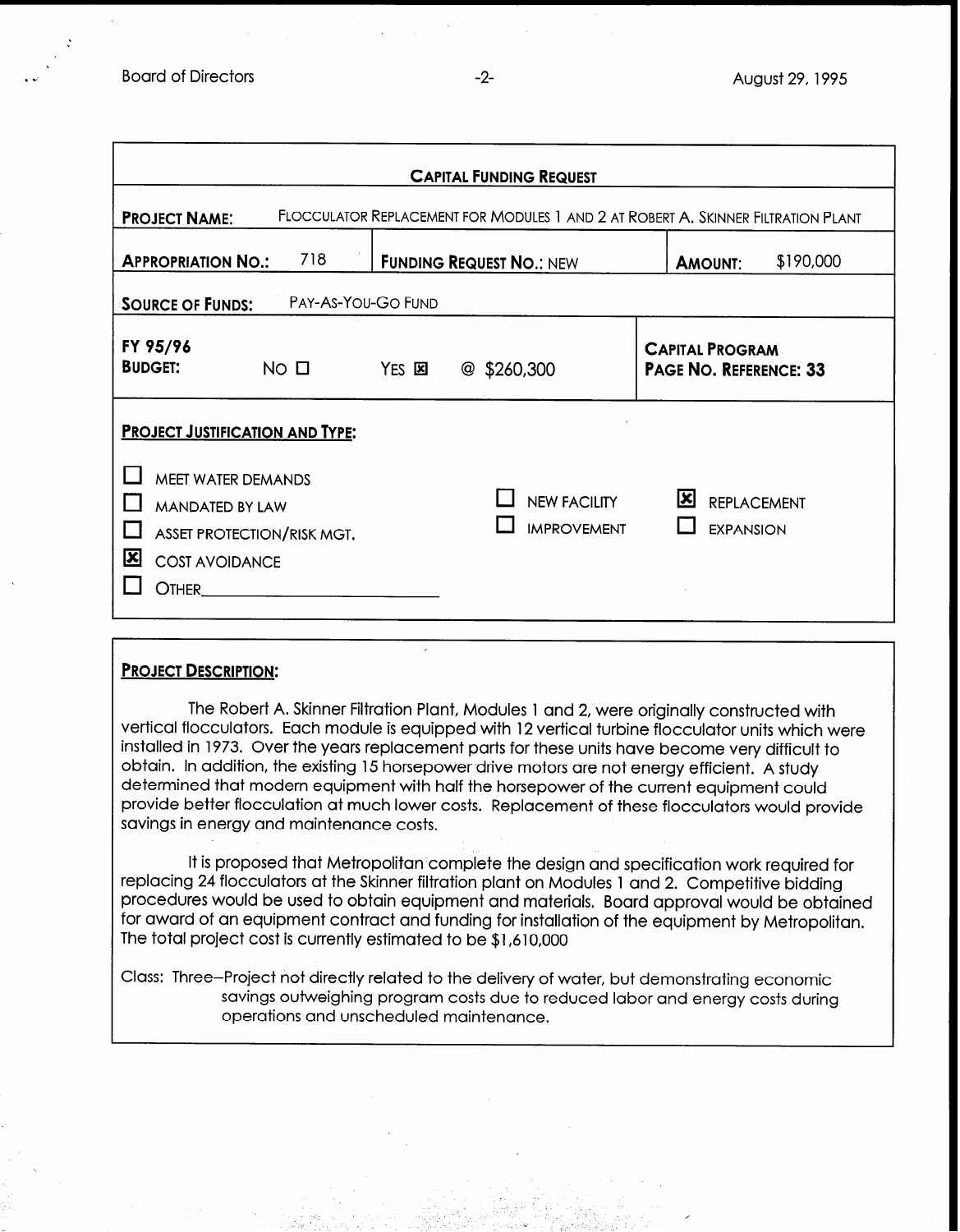#### BENEFIT:

The current flocculator equipment is old, expensive to maintain, and inefficient in its operation. The installation of new flocculator equipment would result in savings in maintenance and repair costs of approximately \$5,700 monthly, and reduce energy costs by approximately \$4,000 monthly, The payback period would be eleven years,

| <b>PROJECT PLAN:</b> |     |           |            |                |      |           |      |
|----------------------|-----|-----------|------------|----------------|------|-----------|------|
| <b>PHASE</b>         |     | COST      | % COMPLETE | COST THRU 8/95 | 1995 | 1996      | 1997 |
| PRE. DESIGN          | \$  | 39,100    | 30%        | \$12,300       |      |           |      |
| <b>FINAL DESIGN</b>  | \$. | 123,600   | 0%         | \$             |      |           |      |
| <b>PROCUREMENT</b>   | \$  | 950,000   | 0%         | $\mathsf{S}$   |      |           |      |
| <b>INSTALLATION</b>  | \$  | 226,100   | 0%         | \$             |      |           |      |
| <b>TESTING</b>       | \$  | 57,100    | 0%         | \$             |      |           |      |
| <b>CONTINGENCY</b>   | \$. | 214,100   |            | \$             |      | $\bullet$ |      |
| <b>TOTAL</b>         | \$. | 1,610,000 | 0.8%       | \$12,300       |      |           |      |

## ALTERNATIVES TO PROPOSED ACTION:

The alternative to this proposed project is to continue using the existing equipment and contend with higher operating and maintenance costs associated with the continued use of the the continued use ww.noma.mmmm.<br>floooudator.units existing system.  $I_{\rm H}$  would contribute Metric include  $\sim$  Costs dissociated with the continued use of the  $\epsilon$ 

# CEQA COMPLIANCE / ENVIRONMENTAL DOCUMENTATION:

The proposed project is categorically exempt from the provisions of the provisions of the  $C$ Quality Act as it consists of models is considered as it consists of the California Environment in the University Quality Act as it consists of modifications of existing facilities involving no expansion of use beyond that previously existing (State CEQA Guidelines Section 15301).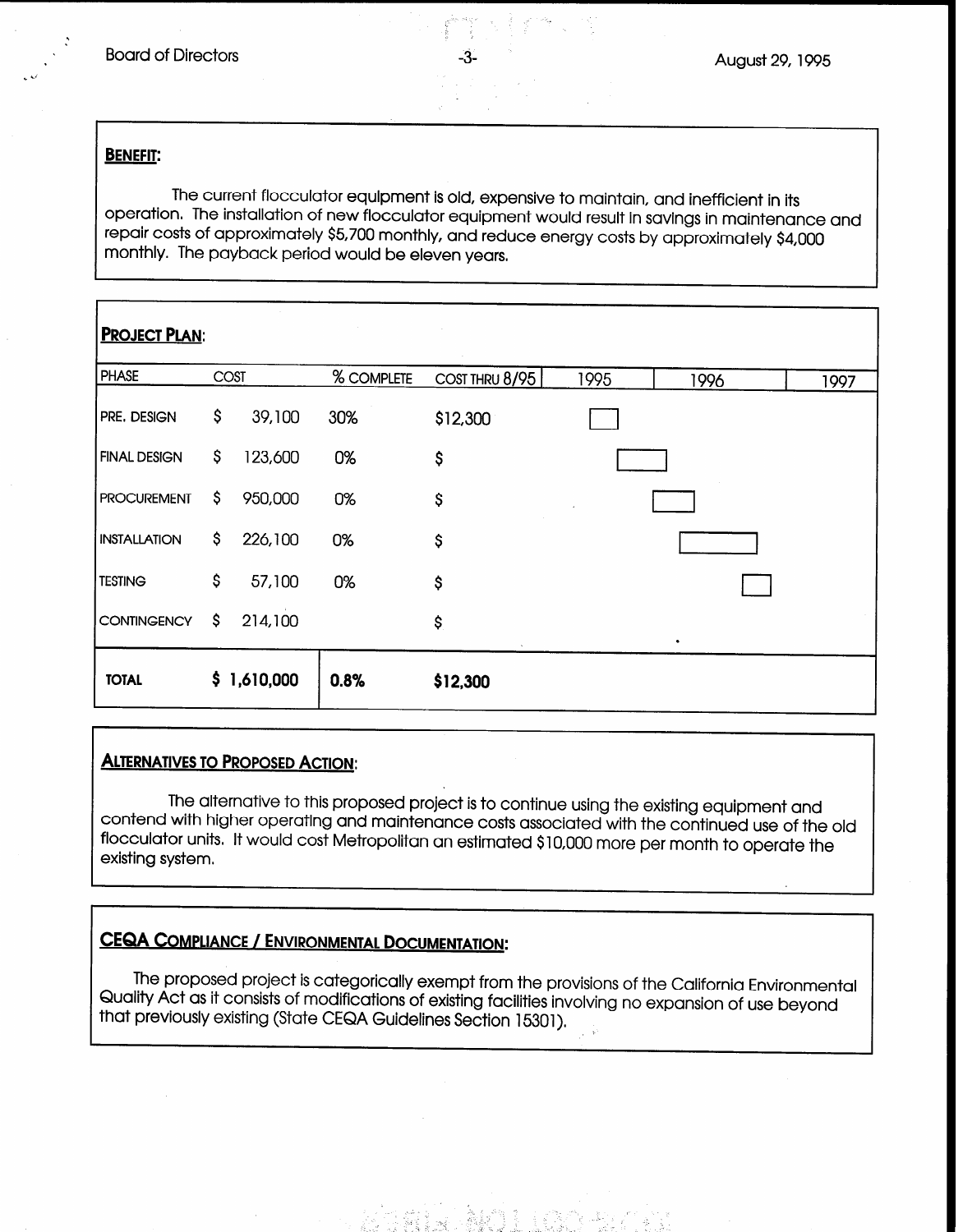| <b>FINANCIAL ANALYSIS:</b>                      |                                    |                         |                                   |                  |                 |
|-------------------------------------------------|------------------------------------|-------------------------|-----------------------------------|------------------|-----------------|
| <b>EVALUATION PERIOD:</b>                       | 11 YEARS                           |                         |                                   |                  |                 |
| А.                                              | PROJECTED COSTS (CAPITAL AND O&M): |                         |                                   |                  |                 |
|                                                 | <b>THROUGH</b><br>FY 95-96         | FY 96-97                | FY 97-98                          | <b>OUT YEARS</b> | <b>TOTAL</b>    |
| LABOR/ADDITIVES                                 | 198,100<br>Ś                       | \$69,100                |                                   | \$               | 267,200<br>\$   |
| <b>PROFESSIONAL SERVICES</b>                    | O                                  | O                       |                                   |                  | O               |
| <b>OTHER</b>                                    | 864,500                            | 264,200                 |                                   |                  | 1,128,700       |
| <b>CONTINGENCY</b>                              | 162,400                            | 51,700                  |                                   |                  | 214,100         |
| <b>TOTAL</b>                                    | \$1,225,000                        | \$ 385,000              | $\mathsf{S}^\circ$                | \$               | \$1,610,000     |
| В.<br><b>PROJECTED SAVINGS:</b>                 |                                    |                         |                                   | r dogminu        |                 |
|                                                 | FY 95-96                           | FY 96-97                | FY 97-98                          | <b>OUT YEARS</b> | <b>TOTAL</b>    |
| LABOR/ADDITIVES<br><b>PROFESSIONAL SERVICES</b> | 0                                  | $\boldsymbol{0}$<br>n   | $\mathsf{S}$<br>75,000            | 989,800<br>S.    | 1,064,800<br>\$ |
| <b>OTHER</b>                                    | 0                                  | 0                       | 52,900                            | 698,900          | 751,800         |
| <b>TOTAL</b>                                    | ें \$<br>$\mathbf 0$               | $\mathsf{\hat{S}}$<br>0 | Ś.<br>127,900                     | \$<br>1,688,700  | \$<br>1,816,600 |
| DIFFERENCE (B-A)<br>C.                          | (\$1,225,000)                      | (S 385,000)             | \$<br>127,900                     | \$1,688,700      | \$<br>206,600   |
| D.<br><b>CUMULATIVE</b><br><b>DIFFERENCE</b>    |                                    |                         |                                   |                  |                 |
|                                                 | (\$1,225,000)                      | (\$1,610,000)           | (\$1,482,100)                     | 206,600<br>\$    | 206,600<br>S    |
|                                                 |                                    |                         |                                   |                  |                 |
| PAYBACK PERIOD:                                 | 11 YEARS                           |                         | <b>ESTIMATED LIFE OF PROJECT:</b> |                  | 25 YEARS        |
| <b>ASSUMPTIONS:</b>                             |                                    |                         |                                   |                  |                 |
| 5% AVERAGE INFLATION RATE PER YEAR              |                                    |                         |                                   |                  |                 |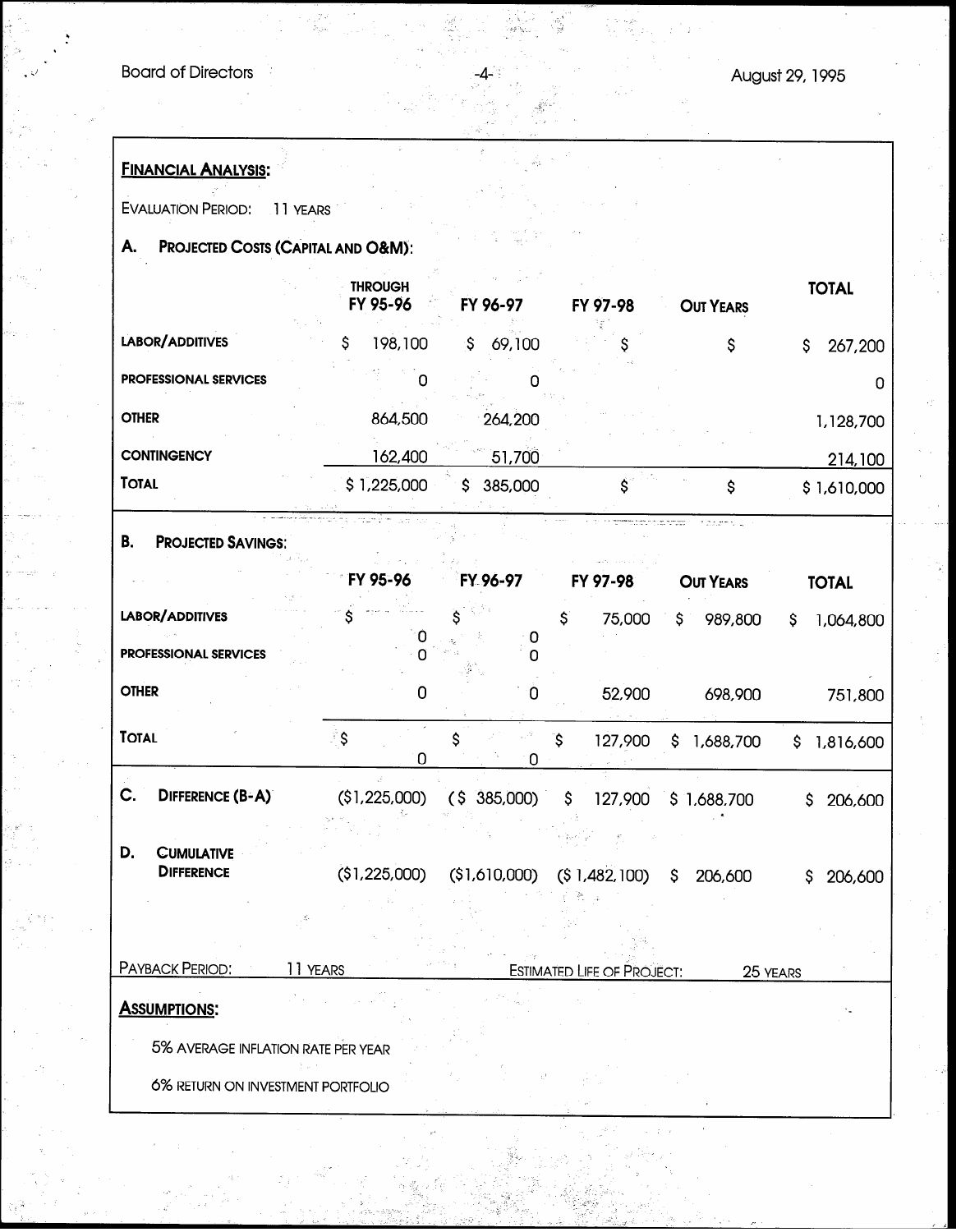## Attachment

## FINANCIAL STATEMENT

 $\lambda_{\rm{max}}$ 

 $\sim$ 

(Program No. 5-0515-31)

The total estimated cost breakdown is as follows:

|                                                                                                   | Cost<br>Estimate                            |
|---------------------------------------------------------------------------------------------------|---------------------------------------------|
| Labor:                                                                                            |                                             |
| Engineering Design<br>Operations<br>Water Quality<br>Planning/Environmental                       | \$<br>85,500<br>7,400<br>4,800<br>700       |
| Total Labor                                                                                       | \$.<br>98,400                               |
| Materials<br>Incidental Expenses<br>Operating Equipment<br>Administrative Overhead<br>Contingency | 7,400<br>5,000<br>1,000<br>50,900<br>27,300 |
| TOTAL                                                                                             | \$190,000                                   |
| Projected Expenditure of Funds:                                                                   |                                             |
| Through Fiscal Year 1995/96<br>Fiscal Year 1996/97                                                | \$1,225,000<br>385,000                      |
| <b>TOTAL</b>                                                                                      | \$1,610,000                                 |
| Source of Funds: Pay-As-You-Go Fund                                                               |                                             |
| Capital Program for Fiscal Year 1995/96<br>(Program No.5-0515-31)                                 |                                             |
| Total Program Estimate                                                                            | \$5,600,000                                 |
| Program Estimate for F.Y. 1995/96                                                                 | 260,800                                     |